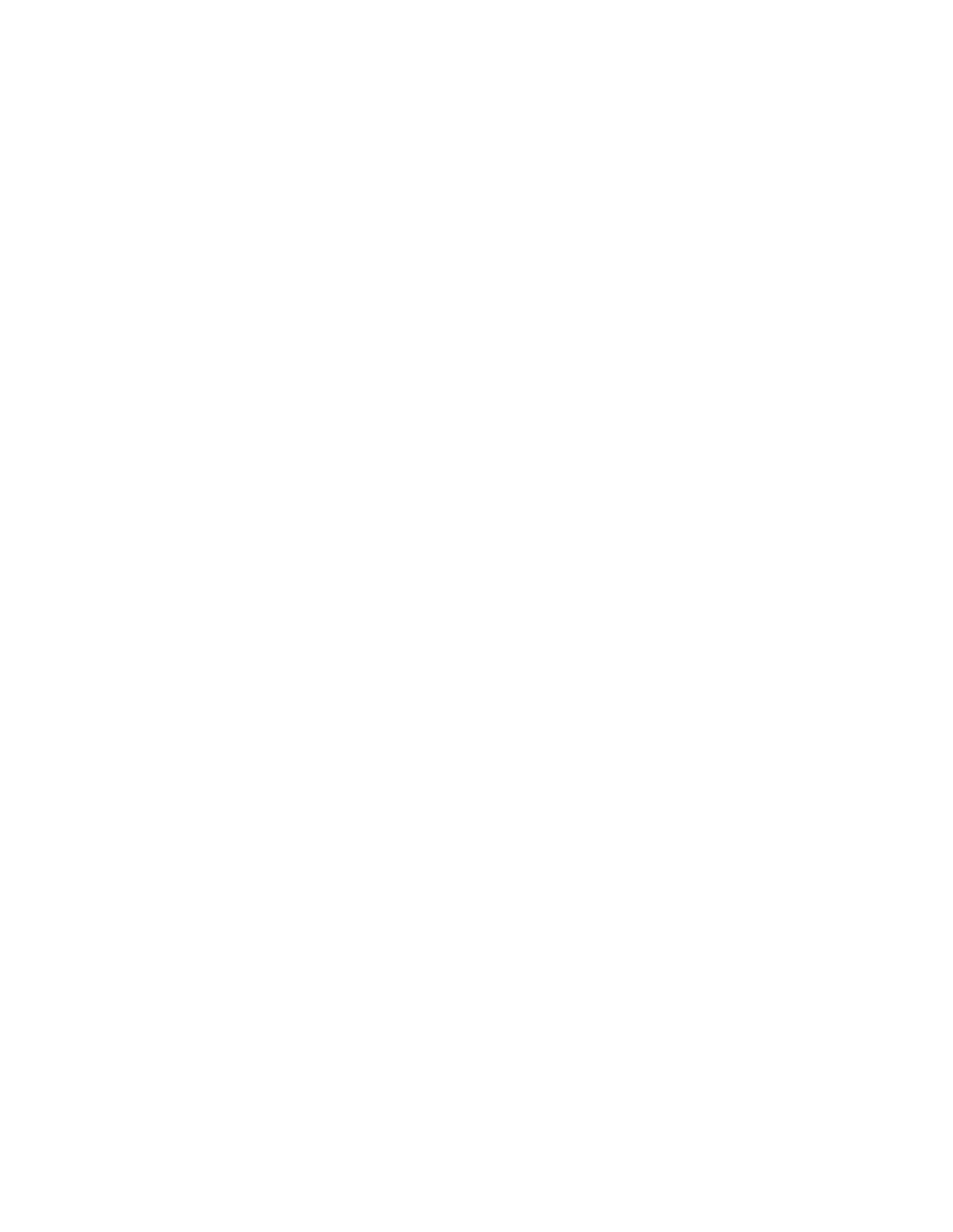### 1. **CALL TO ORDER**

#### 2. **APPROVAL OF AGENDA**

### 3. **DECLARATION OF CONFLICT OF INTEREST**

#### 4. **MINUTES OF PREVIOUS MEETING**

4.1. Mississauga Cycling Advisory Committee Minutes - February 5, 2019

#### 5. **DEPUTATIONS** – Nil

6. PUBLIC QUESTION PERIOD - 15 Minute Limit (Persons who wish to address the Mississauga Cycling Advisory Committee about a matter on the Agenda. Persons addressing the Mississauga Cycling Advisory Committee with a question should limit preamble to a maximum of two (2) statements, sufficient to establish the context for the question, with a 5 minute limitation. Leave must be granted by the Committee to deal with any matter not on the Agenda.)

### 7. **MATTERS TO BE CONSIDERED**

- 7.1. Cycling Network Priorities Discussion (Donnie Morris, Citizen Member)
- 7.2. Review of Bicycle Traffic Signal Installations (Matthew Sweet, Manager, Active Transportation)

#### 8. **OTHER BUSINESS**

- 9. **DATE OF NEXT MEETING** April 9, 2019
- 10. **ADJOURNMENT**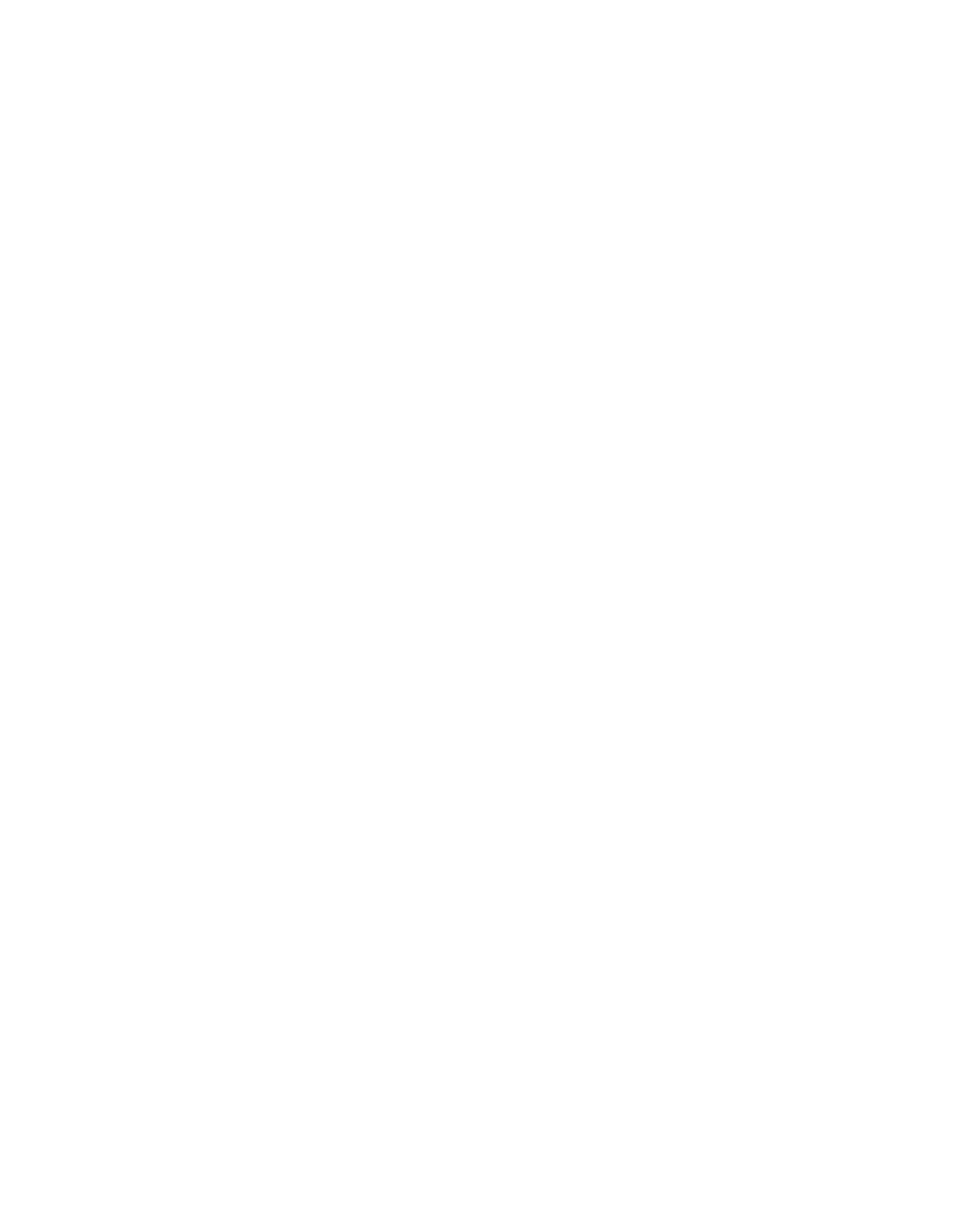

### **Mississauga Cycling Advisory Committee**

#### **Date**

2019/02/05

**Time** 6:32 PM

#### **Location**

Civic Centre, Committee Room A - Second Floor, 300 Civic Centre Drive, Mississauga, Ontario, L5B 3C1 Ontario

#### **Members**

Donnie Morris, Citizen Member, (Chair) Councillor Chris Fonseca, Ward 3 Dorothy Tomiuk, Citizen Member Glenn Voakes, Citizen Member Jonathan Giggs, Citizen Member Leonard Verwey, Citizen Member Natalie Halff, Citizen Member sauga<br> **Sauga Mississauga Mississauga, Ontario**<br>
ittee Room A - Second Floor,<br>
we, Mississauga, Ontario, L5B 3C1 Ontario<br>
eeca, Ward 3<br>
an Member<br>
Member<br>
Member<br>
Member<br>
Member<br>
Member<br>
Member<br>
Member<br>
Presentatives/City

#### **Members Absent**

Irwin Nayer, Citizen Member, (Vice-Chair) Edisa Kozo, Citizen Member

### **Present Agency Representatives/City Staff**

Manvir Tatla, Project Manager, Sustainable Transportation, Region of Peel Jeremy Blair, Manager, Transportation Infrastructure Management Matthew Sweet, Manager, Active Transportation Kimberly Hicks, Communications Advisor Stephanie Smith, Legislative Coordinator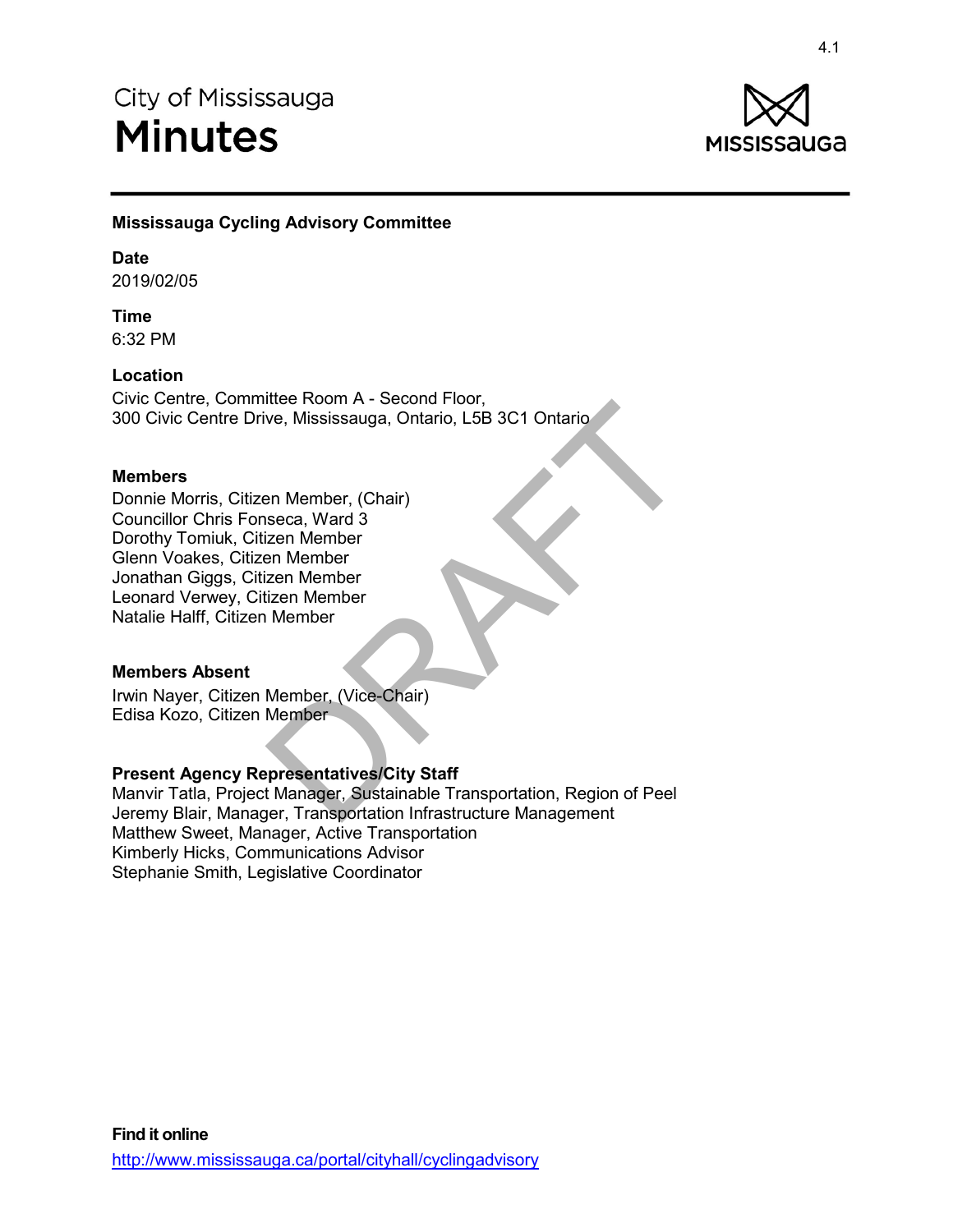### 1. CALL TO ORDER D6:32PM

#### 2. APPROVAL OF AGENDA

Approved (G. Voakes)

#### 3. DECLARATION OF CONFLICT OF INTEREST - Nil

#### 4. MINUTES OF PREVIOUS MEETING

4.1. Mississauga Cycling Advisory Committee Minutes - January 8, 2019

Jonathan Giggs, Citizen Member requested that the wording of Item 7.3 be amended.

Approved/Amended (J. Giggs)

#### 5. DEPUTATIONS

5.1. Michelle Berquist, Project Leader Transportation regarding the Transportation Master Plan

> Ms. Berquist provided an overview on the status of the Transportation Master Plan and outlined the project timelines and action plan.

Members of the Committee spoke to the budget approval process, funding allocation for Vision Zero, integration between City of Mississauga and Regional staff, the Vision Zero Task Force, and if Vision Zero principals would be incorporated into planning and development applications. Jeremy Blair, Manager, Transportation Infrastructure Management spoke to the consideration of Vision Zero principals for future planning applications. 4.1<br>
19 Advisory Committee<br>
2019/02/05<br>
2019/02/05<br>
2019/02/05<br>
2019/02/05<br>
2019/02/05<br>
4.1<br>
4.1<br>
4.1<br>
4.1<br>
4.0 E AGENDA<br>
3.2PM<br>
4.0 E AGENDA<br>
3.0 F PREVIOUS MEETING<br>
5.0 GP PREVIOUS MEETING<br>
5.0 GP PREVIOUS MEETING<br>
5.0 G

#### RECOMMENDATION

MCAC-0010-2019

That the deputation by Michelle Berquist, Project Leader Transportation regarding the Transportation Master Plan be received.

Received (J. Giggs)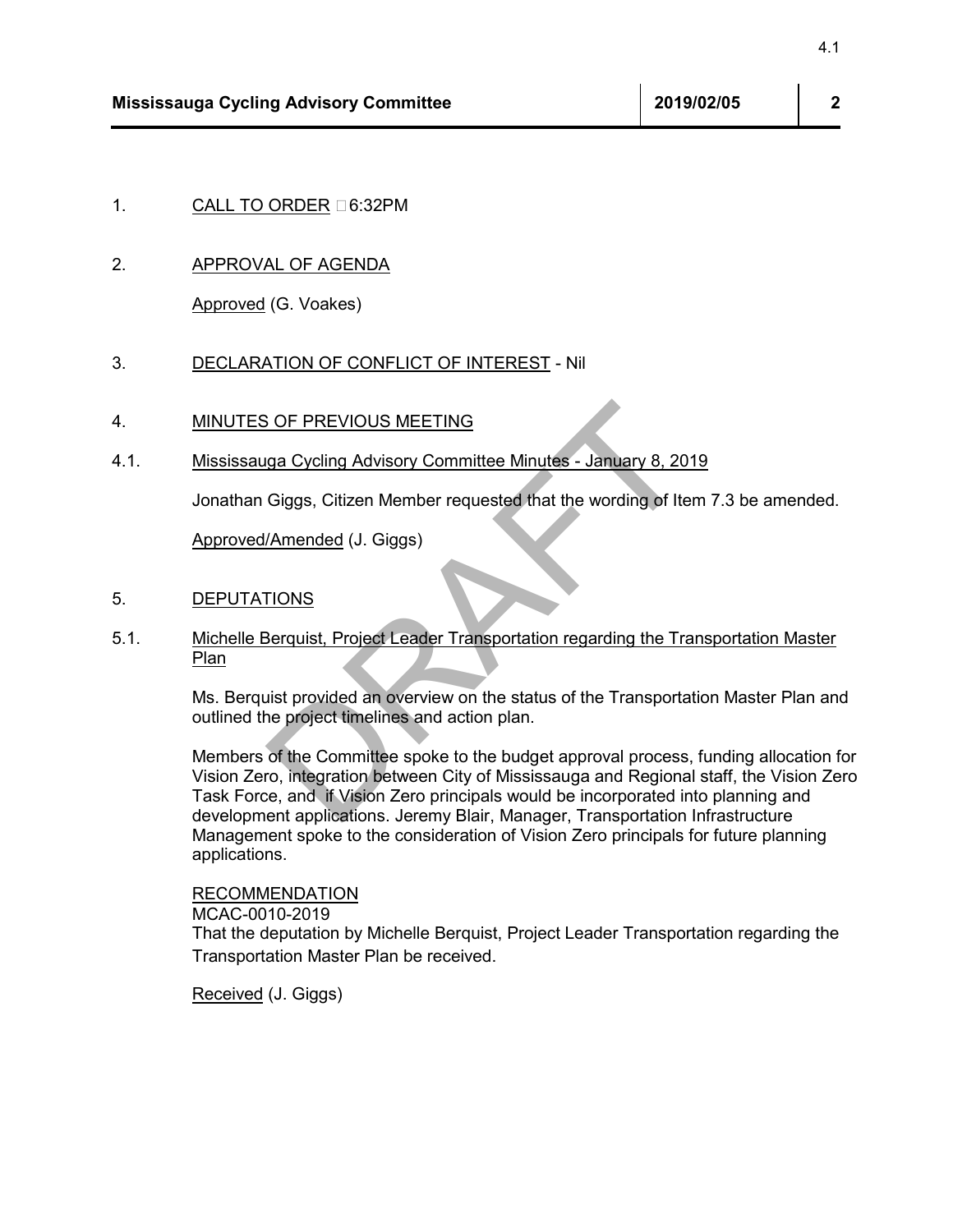#### 5.2. Katherine Jim, Project Manager,WSP Canada and James Schofield, Active Transportation Planner, WSP Canada regarding the Collegeway Protected Bicycle Lanes Project Update

Ms. Jim outlined the Collegeway Protected Bicycle Lanes Project and spoke to the traffic analysis scenarios and findings; preferred bikeway solutions; transit design options; design alternatives; proposed separated cycling facilities on the Collegeway between Winston Churchill and Mississauga Road; and next steps.

Matthew Sweet, Manager, Active Transportation spoke to public consultation and proposed timelines.

Members of the Committee spoke to the volume of vehicle and cyclists travel on the study area, consideration of two-lane driveways and two-way separated bike lanes. Ms. Jim responded to questions.

#### RECOMMENDATION

MCAC-0011-2019

That the deputation by Katherine Jim, Project Manager,WSP Canada and James Schofield, Active Transportation Planner, WSP Canada regarding the Collegeway Protected Bicycle Lanes Project Update be received.

Received (J. Giggs)

#### 6. PUBLIC QUESTION PERIOD - 15 Minute Limit

(Persons who wish to address the Mississauga Cycling Advisory Committee about a matter on the Agenda. Persons addressing the Mississauga Cycling Advisory Committee with a question should limit preamble to a maximum of two (2) statements, sufficient to establish the context for the question, with a 5 minute limitation. Leave must be granted by the Committee to deal with any matter not on the Agenda.) 4.1<br>
19 Advisory Committee<br>
2019/02/05<br>
13<br>
19 Advisory Committee<br>
2019/02/05<br>
13<br>
2019/02/05<br>
2019/02/05<br>
2019/02/05<br>
2019/02/05<br>
2019/02/05<br>
2019/02/05<br>
2019/02/05<br>
2019/02/05<br>
2019/02/05<br>
2019/02/05<br>
2019/02/05<br>
2019/02

John Consolo (sp), Resident, spoke to the cycling study for the Collegeway Protected Bicycle Lanes Project and enquired if the study area included cars exiting and entering South Common Mall. He further spoke to the decreased driving standards for truck drivers.

### 7. MATTERS CONSIDERED

#### 7.1. Proposed 5 Year Cycling Implementation Plan (Matthew Sweet, Manager, Active Transportation 25minutes)

Mr. Sweet spoke to the Proposed Five Year Cycling Implementation Plan and comments already received from committee members regarding their priority sequence for implementation.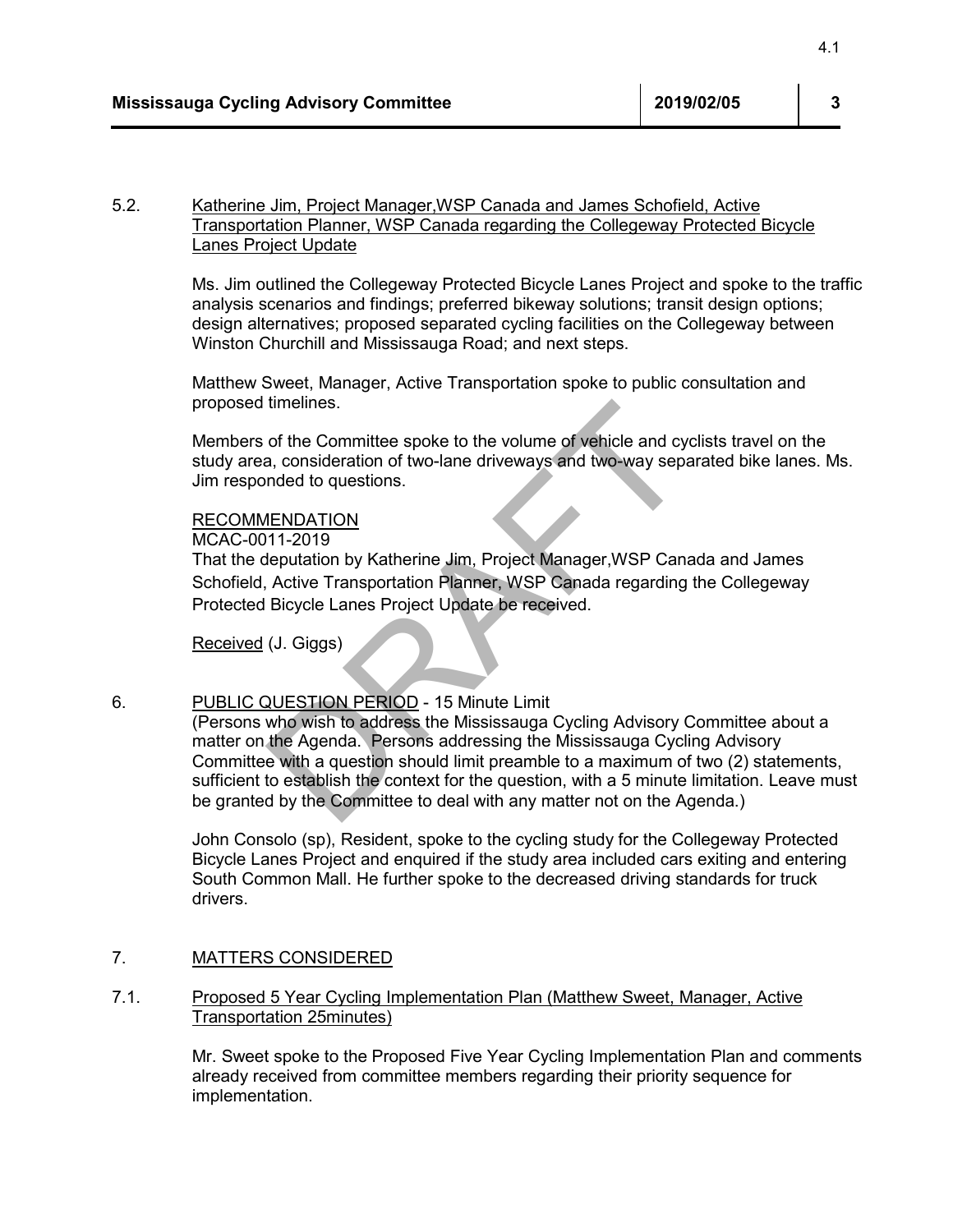Members of the Committee requested that a filtered list of priorities be circulated to the committee.

Leonard Verwey, Citizen Member noted that shorter cycling networks are being created instead of a larger cycling network. Jonathan Giggs, Citizen Member noted that a greater need is to focus on larger projects. Mr. Sweet responded to the committees concerns.

#### **RECOMMENDATION**

#### MCAC-0012-2019

That the memorandum dated February 5, 2019 from Matthew Sweet, Manager, Active Transportation entitled Proposed 5 Year Cycling Implementation Plan be referred to the Network and Technical Subcommittee or to working group of members of the Mississauga Cycling Advisory Committee.

Referred (D. Tomiuk)

#### 7.2. Bicycle Signals and Crossrides Operational and Layout Review (Matthew Sweet, Manager, Active Transportation 15 minutes)

Mr. Sweet provided an update on bicycle signals and crossrides and spoke to the implementation of the crossrides; the removal of the black bollards; the alignment of the crossrides; and the review of the signal phasing.

Katya Seckar, Region of Peel spoke to the brochure messaging and signage of the crossrides; the content of the crossride website; and that any feedback on the communication of the promotional material of the crossrides should be sent to Ms. Seckar by March 5, 2019. Members noted that the promotional material does not illustrate the danger of using the crossrides, the lack of vehicles, buses, buildings and that the material should showcase different scenarios of intersections. 4.1<br>
19 Advisory Committee<br>
2019/02/05<br>
4.1<br>
2019/02/05<br>
4.1<br>
2019/02/05<br>
4.1<br>
2019/02/05<br>
4.1<br>
2019/02/05<br>
4.1<br>
2019/02/05<br>
2019<br>
2019/02/05<br>
2019<br>
2019<br>
2019<br>
2019<br>
2019<br>
2019<br>
2019<br>
2019<br>
2019<br>
2019<br>
2019<br>
2019<br>
2019<br>
2

Members of Committee spoke to discussion that occurred at the Road Safety Mississauga Committee meeting; that the main purpose of the crossrides is to separate pedestrians from cyclists; the false sense of security; an exclusive bike signal light; that increased enforcement and education is needed; concerns with timing of the signals; and benchmarking of other municipalities for best practices.

#### 7.3. Winston Churchill Boulevard Multi-use Trail Barrier Options (Matthew Sweet, Manager, Active Transportation 10 minutes)

Mr. Sweet spoke to the Winston Churchill Boulevard multi-use trail barrier options and the associated costs.

Members of the committee engaged in discussion regarding vision zero principals, that multiple streets in the City have high speeds that need barriers, and the various options for protected barriers possible.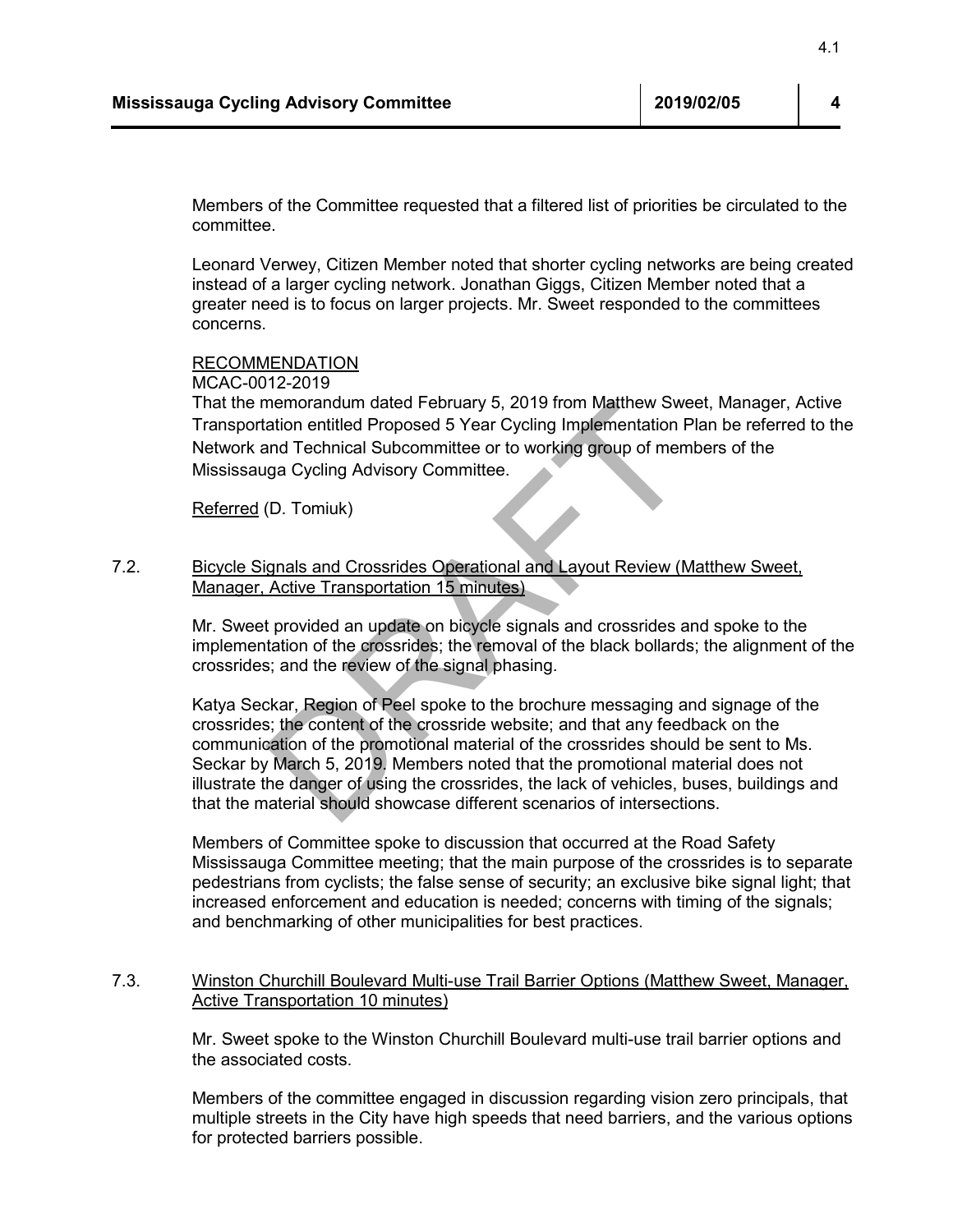### RECOMMENDATION

MCAC-0013-2019 That the memorandum date February 5, 2019 entitled Winston Churchill Boulevard Multi-use Trail Barrier Options from Matthew Sweet, Manager, Active Transportation be received. 4.1<br>
I<u>ENDATION</u><br>
IENDATION<br>
13-2019<br>
IENDATION<br>
ITTIEL Barrier Options from Matthew Sweet, Manager, Active Transportation E<br>
Trail Barrier Options from Matthew Sweet, Manager, Active Transportation 5<br>
Councillor Fonseca)<br>

Received (Councillor Fonseca)

### 7.4. 2018 Bike Challenge Review (Matthew Sweet, Manager, Active Transportation 5 minutes)

### RECOMMENDATION

MCAC-0014-2019

That the memorandum dated December 17, 2018 entitled 2018 Bike Challenge Review from Mattea Turco, Active Transportation Coordinator be deferred to a future Mississauga Cycling Advisory Committee meeting.

Deferred (J. Giggs)

### 7.5. Tour de Mississauga Update (Matthew Sweet, Manager, Active Transportation 5 minutes)

No discussion took place.

7.6. 2018 Community Rides Review (Matthew Sweet, Manager, Active Transportation and Jonathan Giggs, Citizen Member 10 minutes)

> RECOMMENDATION MCAC-0015-2019 That the memorandum dated December 17, 2018 from Mattéa Turco, Active Transportation Coordinator entitled 2018 Community Rides Review be deferred to a future Mississauga Cycling Advisory Committee meeting.

Deferred (J. Giggs)

- 8. OTHER BUSINESS INI
- 9. DATE OF NEXT MEETING March 5, 2019
- 10. ADJOURNMENT **9:00PM** (Councillor Fonseca)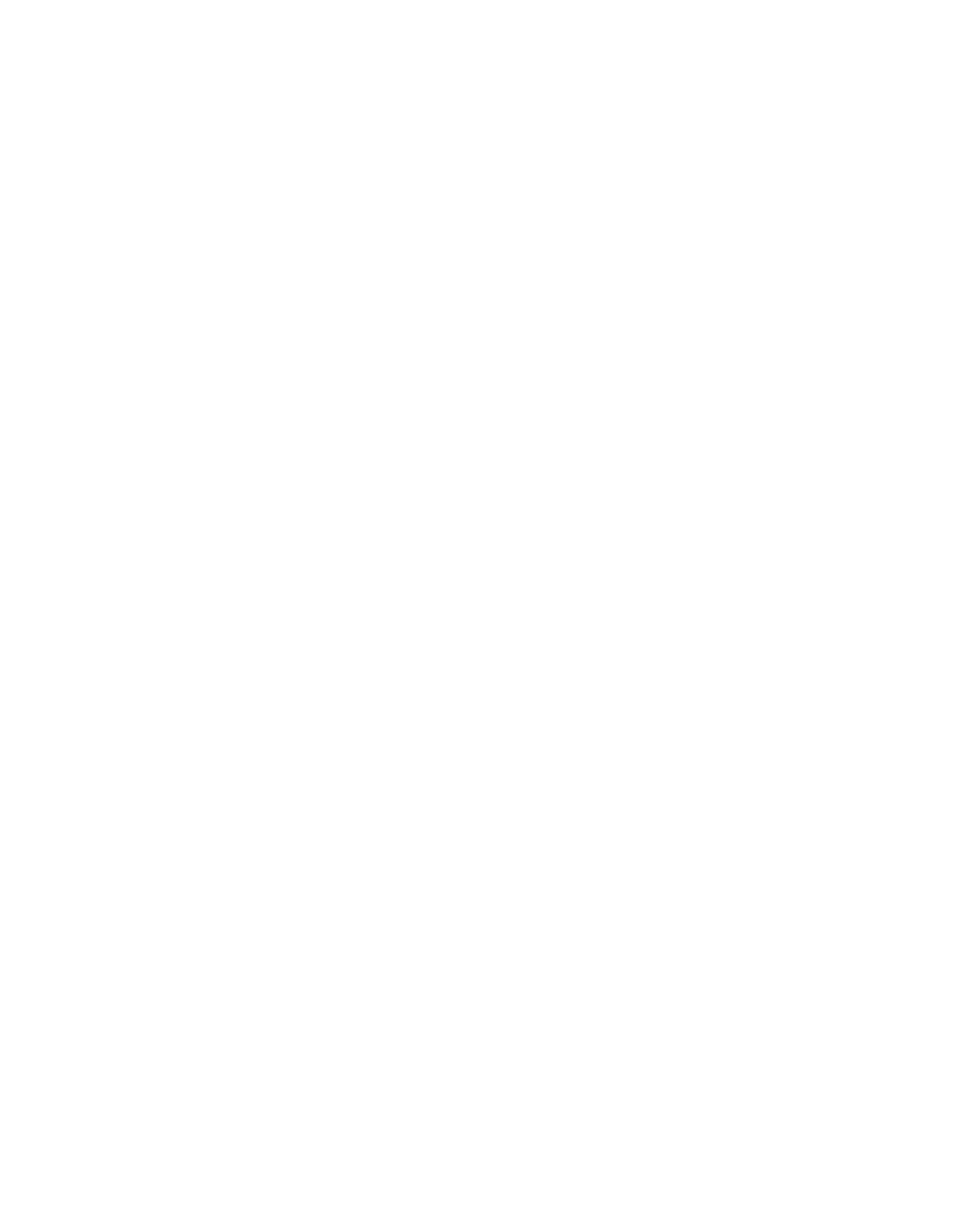# Summary of Priority Discussion February 24,2019

Approach was to review all the proposed segments in 5 year plan; look at rest of map for missing links; review facebook responses received. In general agreed on all cycle track , conventional bicycle lanes and multi use trails that continued or linked routes. Group felt the signed routes was not money well spent. Many signed routes appeared to be more way finding links. Way finding signs should not use capital money.

# 2019

First item seemed expensive \$56,000 for 118 meters; money could be used elsewhere. Agreed on cycle tracks; bike lanes and multi-use trails. The group felt total of \$200,000 of capital money planned for signed routes was poor use of money and money could be better spent in design to speed up 2020 or 2021 projects. With \$256,000 could move 2020 Southdown Road segment or 2020 Winston Churchill segment up to late 2019.

# 2020

Again \$125,000 for signed routes could be replaced with way finding. Loved the Matheson Boulevard project. The rest of projects were adding to network except did not see the priority for Rathburn Road East segment. It could be delayed and with signed route money a 2021 project such as Cardiff or Burnhamthorpe Road West could be moved up. King Street does connect 2 existing routes but a lot of infrastructure in area so this could be delayed especially if money could be used for more Matheson segments.

# 2021

The \$102,000 price tag for Folkway signed route seems excessive and not money well spent. Total of \$160,000 of signed route money could be used to speed up other projects. The Cariff project says cycle track but map shows multi-use trail. It appears not to make sense for cycle track for that small segment. Bloor Street is a great project and would be our prime choice for earlier. Glen Erin segment could be a political roadblock so should plan for alternate use of \$1,100,000 budget; perhaps move 2022 Matheson segments up to 2021. Group did not see need for Kinsmen gate as such a small segment; but not much money.

# 2022

Again, drop signed routes from capital budget. We like all the planned projects. As mentioned moving Matheson segments earlier would be our recommendation. American Drive could be deferred to 2023 as it ties into Goreway project.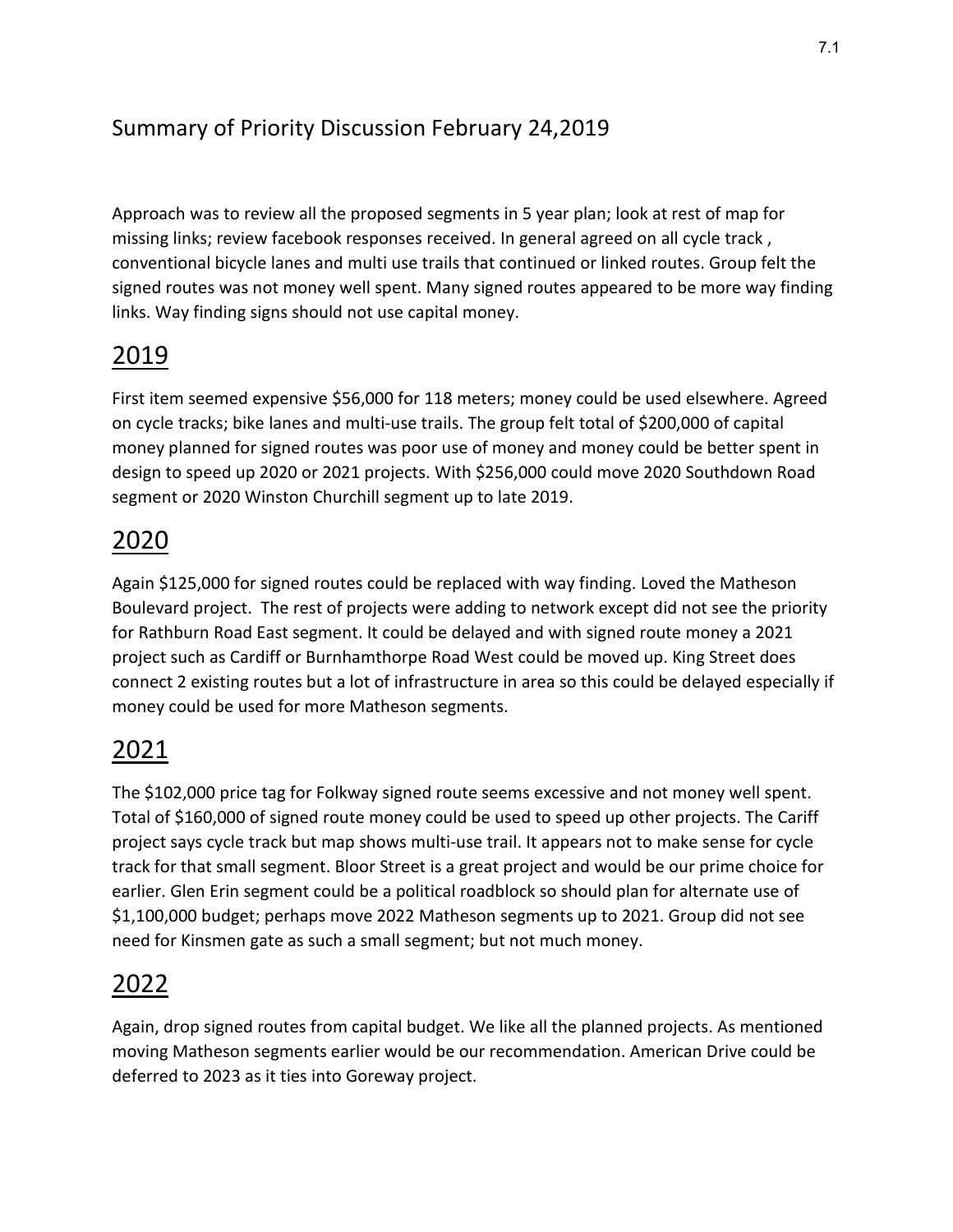# 2023

All projects are fine. Love to see Aquataine and Eglinton segments earlier to tie together some existing segments.

# Review of map comments for items not in 5 year plan

Priorities should be:

- All of Matheson cycle track
- Eastgate to Dundas should be cycle track
- 9th Line should be cycle track top to bottom
- Creditview
- Central Parkway
- Mclaughlin

Small segments to fill in gaps:

- Britannia MUT Erin Mills to Queen Street
- Burnhamthorpe MUT Erin Mills to Glen Erin

# Comments from Facebook for priorities

- Queensway west end
- Etobicoke Creek trail south end
- Rathburn East cycle track Hurontario to border
- Hillcrest Hurontario to Mavis s/b infrastructure not just signed
- Mississauga Road Burnhamthorpe to Dundas
- 10 Line connection to Ridgeway; Ridgeway south of Unity to Bristol Circle
- Applewood Trail level crossings
- Central Parkway intersections Martin Dobbin park; Cooksville Creek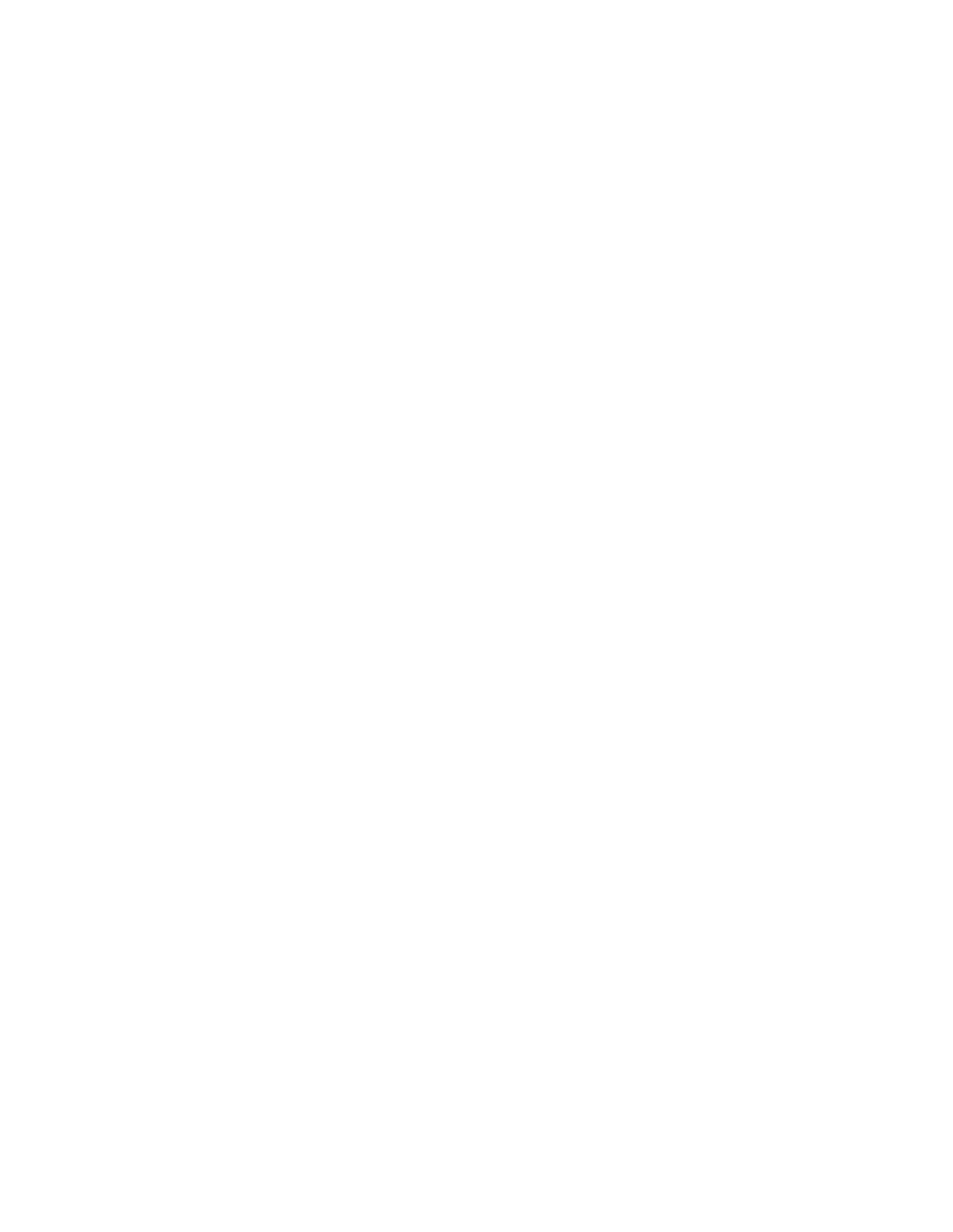

| Date:                    | 2019/02/28                                                  |
|--------------------------|-------------------------------------------------------------|
| To:                      | Chair and Members of Mississauga Cycling Advisory Committee |
| From:                    | <b>Matthew Sweet</b>                                        |
| Meeting Date: 2019/03/05 |                                                             |
| Subject:                 | Review of Bicycle Traffic Signal Installations              |
|                          |                                                             |

# **Subject**

**Review of Bicycle Traffic Signal Installations** 

## **Recommendations**

That the Mississauga Cycling Advisory Committee provide comments to staff for inclusion in a future report to General Committee, on the report entitled "Review of Bicycle Traffic Signal Installations."

# **Report Highlights**

- The newly installed bicycle signals at intersections along Burnhamthorpe Road East, Rathburn Road West and Terry Fox Way were deactivated due to safety concerns raised by MCAC.
- The bicycle signal installations in Mississauga have exceeded the minimum recommendations of Ontario Traffic Manual Book 12A – Bicycle Signals to a standard that has also been adopted by the Region of Peel and the City of Brampton, for consistency.
- Three bicycle phasing scenarios have been evaluated, in isolation and in combination, as part of this review: 'No Right on Red' Restriction, Protected Left Turns, and Exclusive Bicycle Phase.
- Staff has committed to making needed physical layout revisions at locations with bicycle signals and cross-ride pavement markings.

# **Background**

The Mississauga Cycling Advisory Committee (MCAC) passed a motion at its January 8, 2019 meeting, subsequently amended by General Committee on January 16, 2019 and adopted by Council on January 23, 2019 as follows:

GC-0027-2019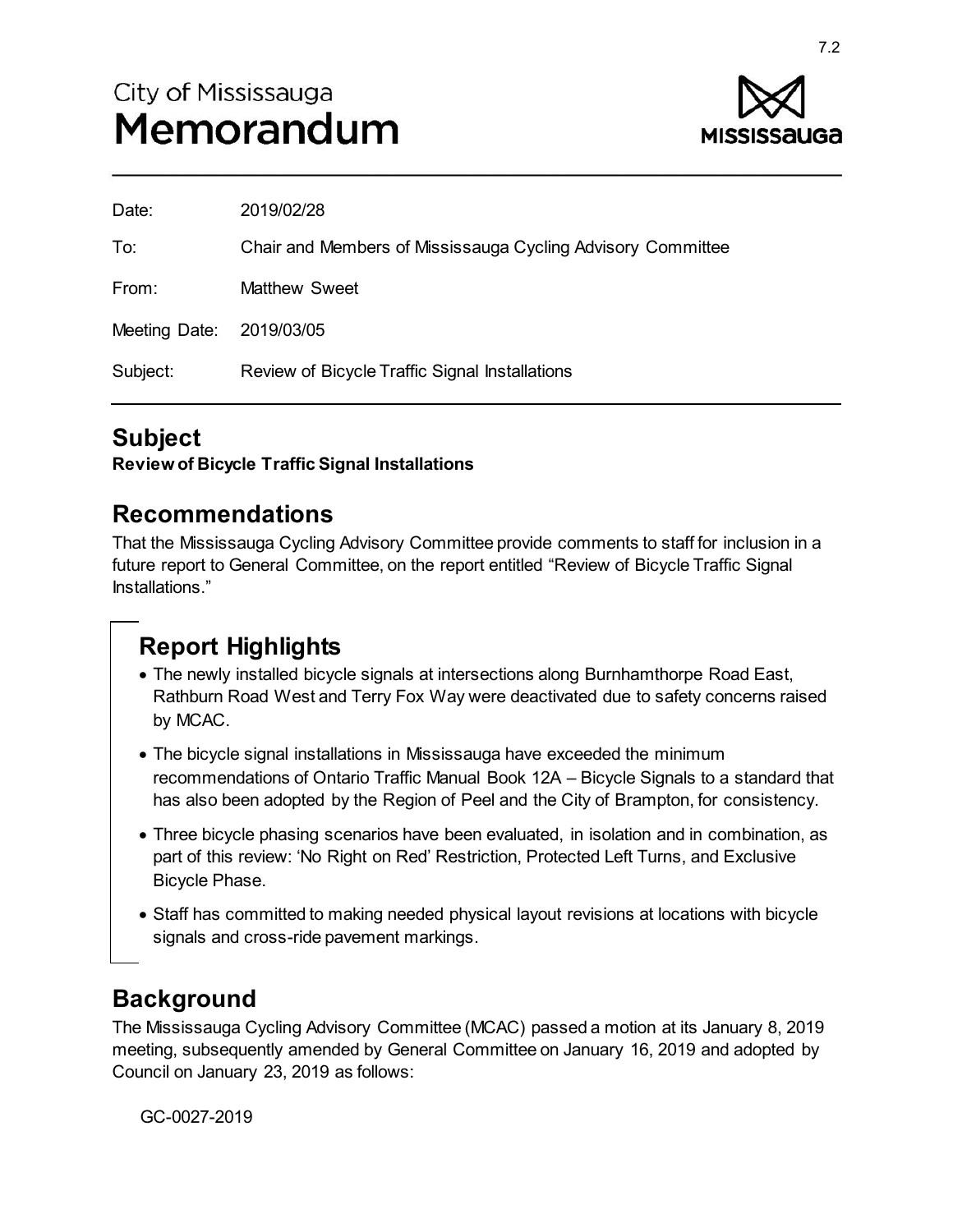- 1. That all newly installed cross rides be deactivated immediately due to safety concerns raised by the MCAC
- 2. That City staff report back on how the crossrides were implemented and the studies and standards that were established for crossrides, including the Region of Peel
- 3. That the matter be referred to the Road Safety Committee and the MCAC
- 4. That the recommendation be forwarded to the Region of Peel for their consideration to deactivate the cross ride at Winston Churchill Boulevard and Britannia Road.

(Original - MCAC-0004-2019)

On January 17, 2019 City staff deactivated the bicycle signals along Burnhamthorpe Road East, Rathburn Road West, and Terry Fox Way. For consistency, the Region of Peel deactivated their bicycle signals recently installed at the intersection of Winston Churchill Boulevard and Britannia Road West. Staff then proceeded with a review of the bicycle signals, including options available to improve the operations of the bicycle signals from a safety perspective. The purpose of this report is to inform Council of staff's findings and recommendations.

# **Comments**

The 2018 Cycling Master Plan (CMP) identified intersections as critical locations for improvements in the cycling network. Retrofitting intersections to remove "Dismount and Walk" conditions is considered extremely important. In order to remove "Dismount and Walk" conditions, bicycle signals and cross-rides are required as per the Highway Traffic Act. The CMP also includes recommendations about removing obstacles from the path of travel of bicycle riders, including intersection elements such as traffic light standards and bollards.

Ontario Traffic Manual (OTM) Book 12A – Bicycle Signals was published in 2018 by the Ontario Traffic Council in partnership with the Province and participating municipalities. OTM Book 12A represents the collected experience and knowledge of practitioners across Ontario, private firms with international experience, and best practices from design guidelines and standards of other jurisdictions.

The community of practice around traffic signal operations is highly sophisticated and mature, generally. For bicycle infrastructure design and bike signals specifically, the community of practice is growing rapidly and maturing over time. Drawing on a community of practice means that developing "made in Mississauga" standards is not required; municipalities can seek guidance from manuals that are developed collaboratively by practitioners, which represent best practices and lessons learned from other jurisdictions with more experience. OTM Book 12A provides municipalities with consistent guidelines for the installation and operation of bicycle signals.

Features of consistent installation and operation throughout the Region include:

1. Dual bicycle signal heads for each direction of travel;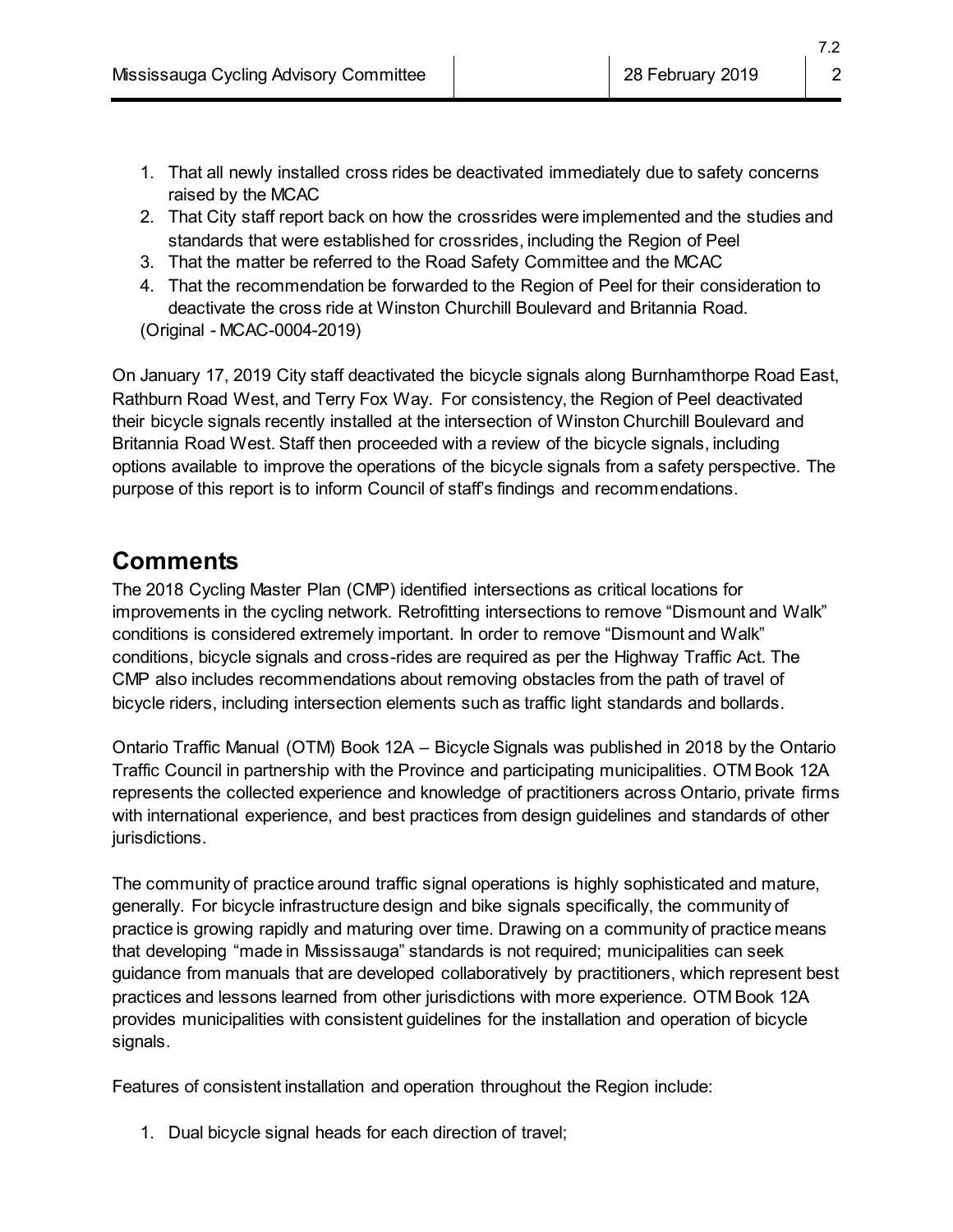- 2. The bicycle signal green indication comes up concurrently with the pedestrian walk signal cycle;
- 3. The bicycle signal indications will display a clearance interval (i.e. amber and all red), which is calculated based on bicycle traffic characteristics (typical behaviour, speed, movements, etc.) and as per OTM Book 12A; and
- 4. The bicycle signals are monitored to the same rigour as every other signal indication.

As a result, installations in the City have exceeded the minimum recommendations of OTM Book 12A; the standards employed by the City are consistent with those of the Region of Peel and the City of Brampton. It is also important to note that in conjunction with the installation of bicycle signal equipment, City traffic signal staff, in coordination with the Region of Peel, have specifically designed and procured new traffic signal controller cabinets to ensure the proper operation of the new equipment with existing City infrastructure.

### **Bicycle Specific Phasing Options**

OTM Book 12A provides information on bicycle specific phasing options. Some specific phasing options that have been discussed or mentioned by members of MCAC include:

- 'Bicycle-advanced Through Only' phase;
- 'Protected Left Turn' phase (for left turning vehicles from the parallel street crossing the cross-ride);
- 'Bicycle-only' separate phase; and
- 'No Right Turn on Red' restrictions.

Section 5.1 of OTM Book 12A notes that bicycle specific phasing can be advantageous in boulevard multi-use trail situations where the bicycle traffic flows are mixed with pedestrian flows. The Burnhamthorpe Trail is a multi-use facility where pedestrians and cyclists share the trail; however, at the intersections pedestrians and bicycles are provided with separate crossing spaces – crosswalks provided with "zebra stripe" markings and cross-rides provided with "elephant's feet" square markings.

Section 6 of OTM Book 12A outlines decision criteria for implementing bicycle specific phasing:

- Volume/Delay (e.g. high volume of bicycle movements where delay is of concern, high volume of turning vehicles where safety of cyclists is of concern);
- Collision/Conflict (e.g. significant number of bicycle / motor vehicle conflicts occur or may be expected to occur);
- Planning (e.g. continuity of bicycle network or where movement would otherwise be challenging);
- Geometric (e.g. a multi-use trail that comes into the intersection in such a way that motorists may not see or yield to cyclists approaching the intersection);
- Timing/Phasing; and
- Demographic/Geographic (e.g. proximity to schools, parks and popular bike routes).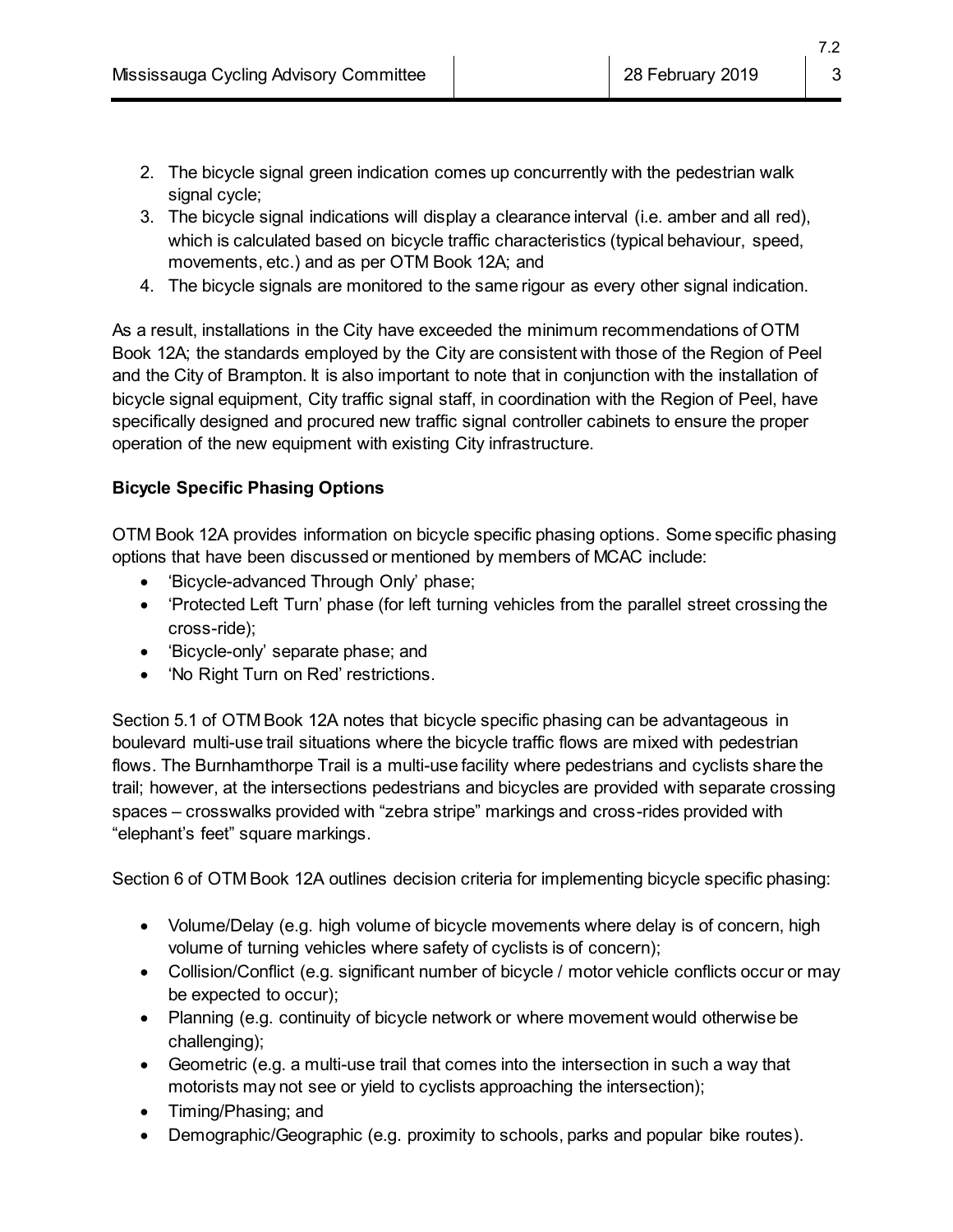Other impacts to consider include the context of the benefits and impacts to all road users, such as the additional delay to road users resulting from adding bicycle specific phasing, as well as the cost of retrofitting signals.

Three bicycle phasing scenarios have been evaluated, in isolation and in combination, as part of this review: No Right on Red Restriction, Protected Left Turns, and Exclusive Bicycle Phase.

### **Intersection Operation Analysis Incorporating Bicycle Phasing**

Three bicycle phasing scenarios were modelled for the intersection of Burnhamthorpe Road East at Bough Beeches Boulevard as a sample, for the afternoon (PM) peak period.

- A. Implement a No Right Turn on Red restriction on the cross street to mitigate the conflict between bicycles and right-turning vehicles:
	- Motorist compliance is anticipated to be low given the relatively low frequency of bicycles in peak and off-peak periods and based on experience elsewhere in the City with similar restrictions.
- B. Implement a fully protected eastbound left-turn (EBLT) phase for the parallel street (e.g. Burnhamthorpe Road East) to mitigate the conflict between bicycles and left-turning vehicles:
	- A fully protected eastbound left-turn phase would reduce intersection capacity and introduce additional delay to motorists since time must be taken away from the major through phases.
	- A fully protected eastbound left-turn phase would result in driver frustration as leftturning vehicles would be required to wait despite there being many adequate gaps in through traffic, and lead to the abuse of the clearance intervals (amber and allred).
- C. Implement a fully protected EBLT phase with a No Right Turn on Red restriction and an exclusive bicycle and pedestrian phase:
	- Would result in a delay of approximately two and a half minutes for cyclists using the cross-ride as they wait for their exclusive phase. This would likely result in low compliance and cyclists proceeding on a red indication.
	- An actuated bicycle phase would increase the number of phases (i.e. from 2 phases to 3 phases) and reduce the overall capacity of the intersection.
	- The eastbound left-turn lane's storage length may have to be increased to account for an increase in vehicle queues for the eastbound left-turn movement.

Safety of road users, particularly cyclists, would not be improved by implementing the new signal phases reviewed in the above three scenarios. Additional delay, potential for driver abuse